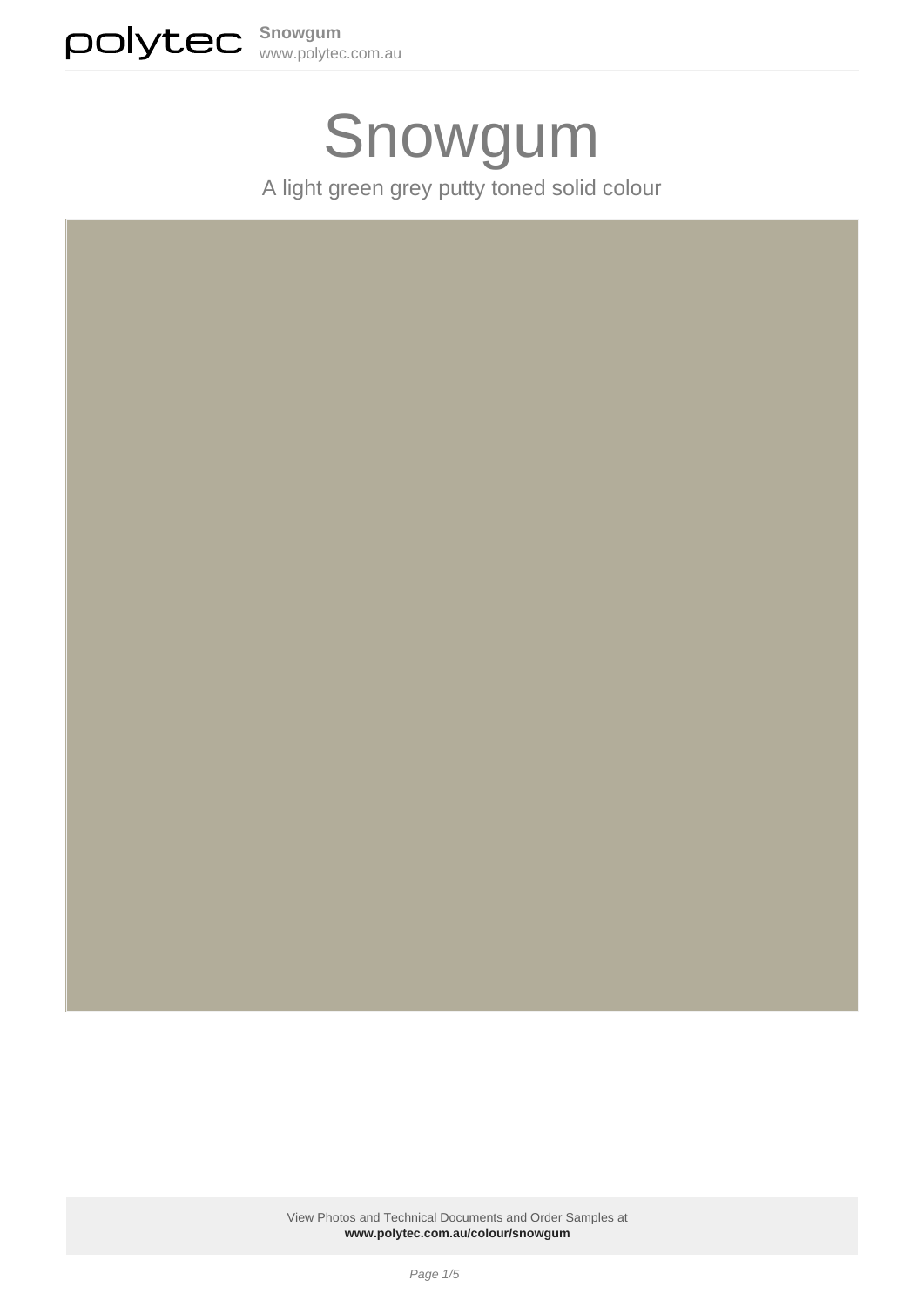

## **E** Gloss Finish

## **Thermolaminated Doors and Panels**

■ Style 1 - 3 **Finish:** Gloss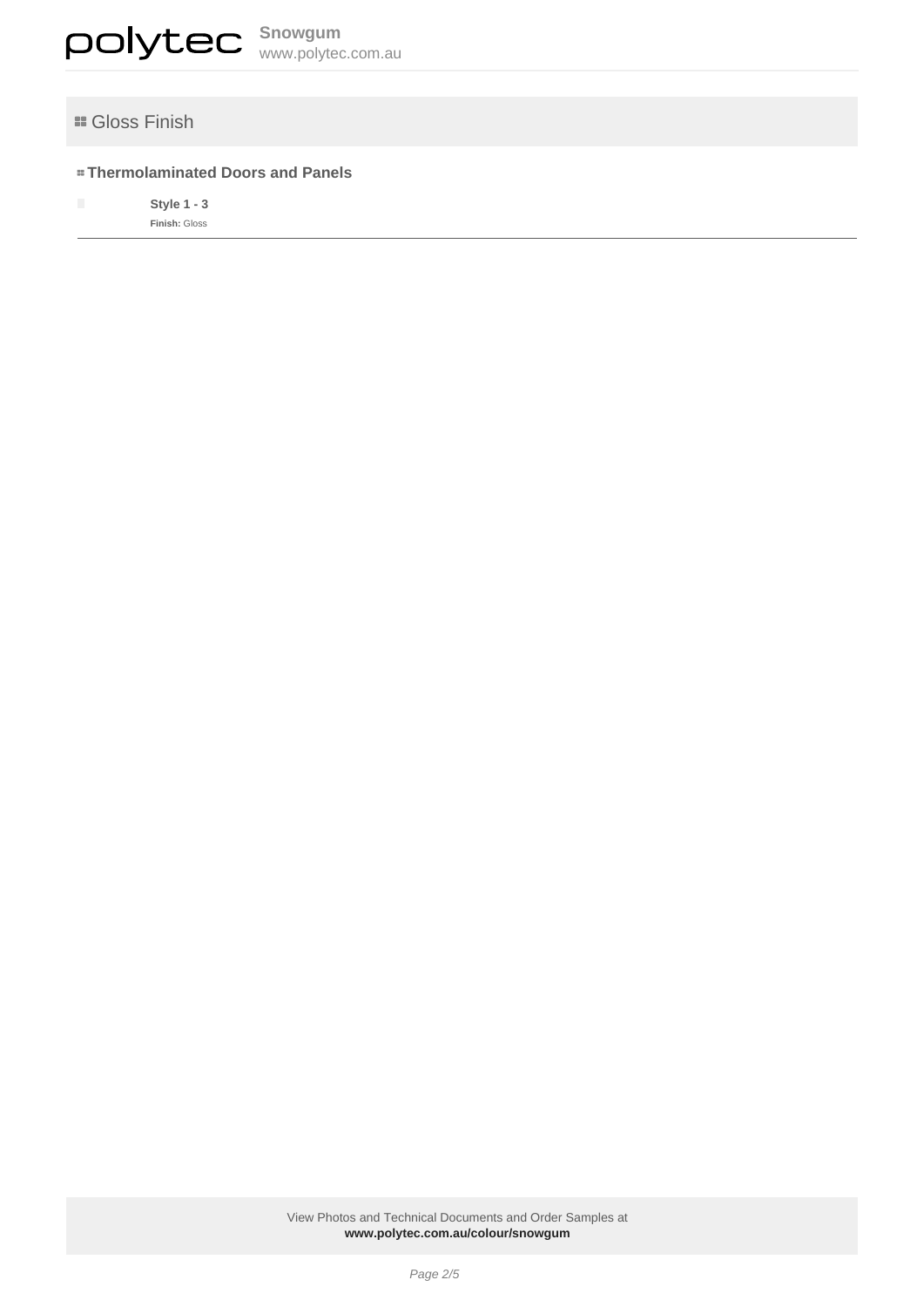# **E** Matt Finish

#### **Board Decorative**

 **4814 MDF 162412 DS Snowgum Matt MR E0 Finish:** Matt **Substrate:** MDF **Thickness:** 16 **Length:** 2400 **Width:** 1200 **Pack Size: 30**

## **Edgetape Decorative**

| 7643  | Rigid 1mm x 22mm UG 100m Snowgum Matt           |  |
|-------|-------------------------------------------------|--|
|       | Finish: Matt Thickness: 1 Length: 100 Width: 22 |  |
| 7657  | Rigid 1mm x 22mm PG 50m Snowgum Matt            |  |
|       | Finish: Matt Thickness: 1 Length: 50 Width: 22  |  |
| 17719 | Rigid 1mm x 22mm UG 20m Snowgum Matt            |  |
|       | Finish: Matt Thickness: 1 Length: 20 Width: 22  |  |
|       |                                                 |  |

#### **Laminate**

| 8566 | Laminate Snowqum Matt 0.7mm 3650x1220                |
|------|------------------------------------------------------|
|      | Finish: Matt Thickness: 0.7 Length: 3650 Width: 1220 |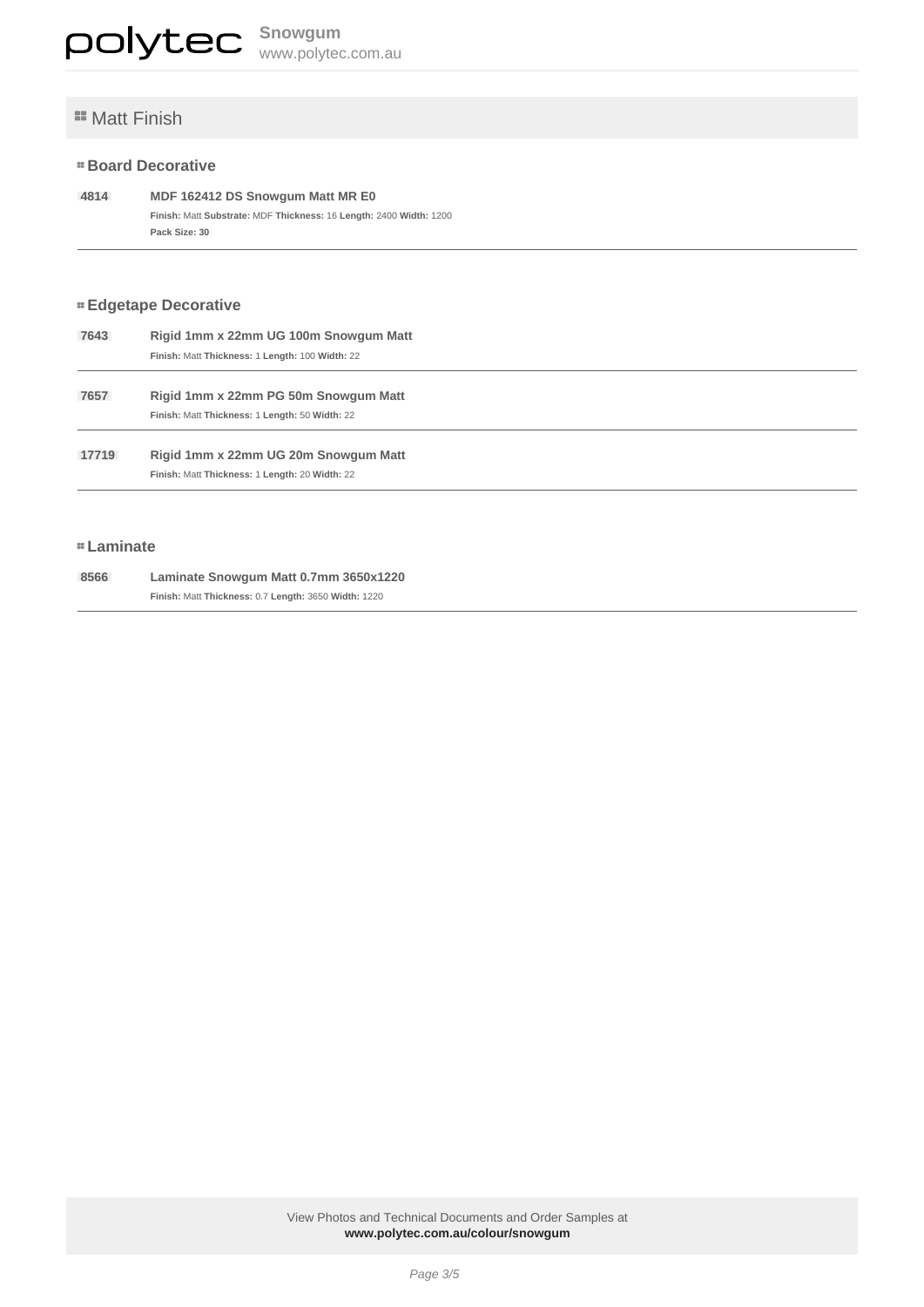

# **"Texture Finish**

## **Thermolaminated Doors and Panels**

■ **Style 1 - 6 Finish:** Texture